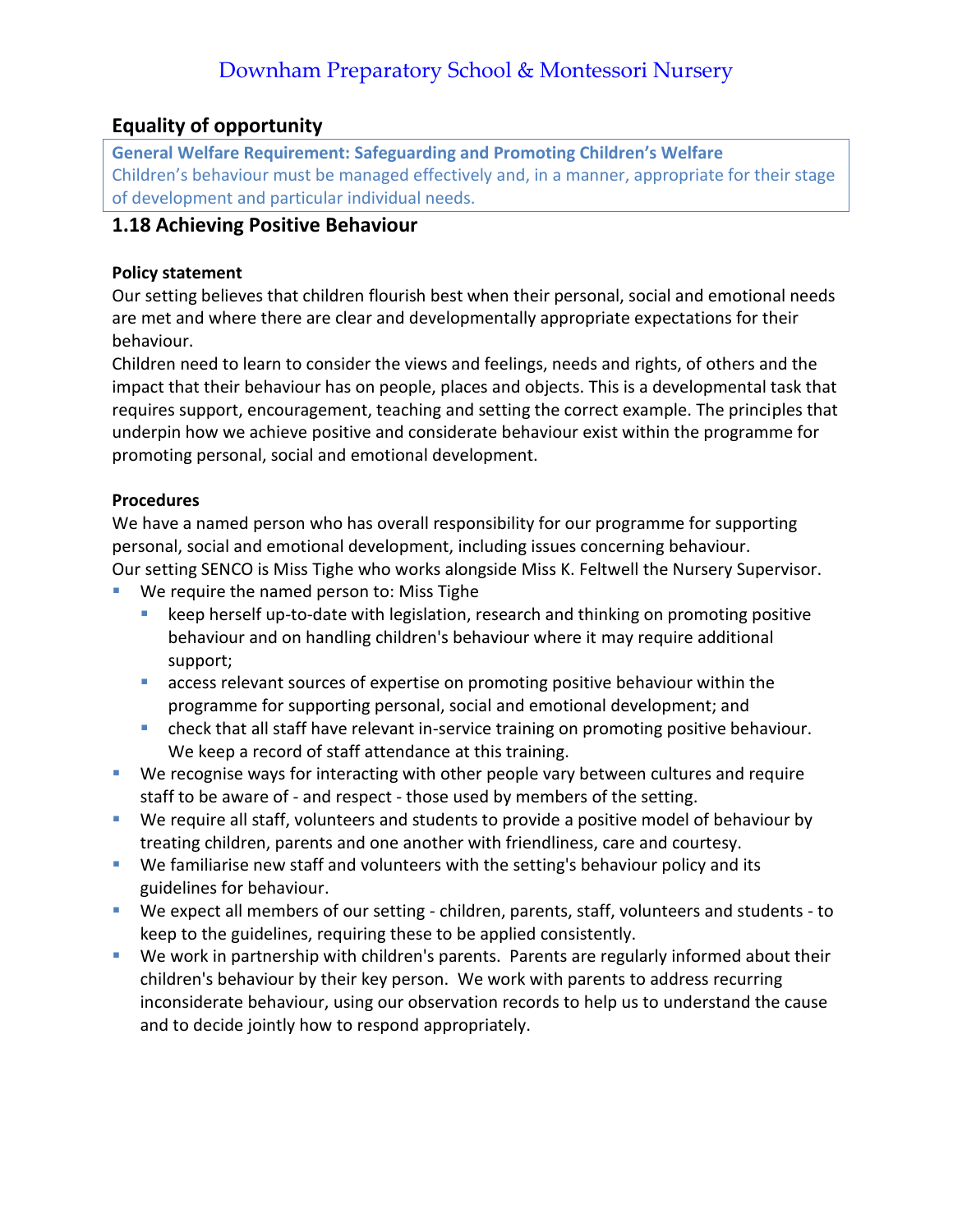### *Strategies with children who engage in inconsiderate behaviour*

- We require all staff, volunteers and students to use positive strategies for handling any inconsiderate behaviour, by helping children find solutions in ways which are appropriate for the children's ages and stages of development. Such solutions might include, for example, acknowledgement of feelings, explanation as to what was not acceptable, and supporting children to gain control of their feelings so that they can learn a more appropriate response.
- We ensure that there are enough popular toys and resources and sufficient activities available so that children are meaningfully occupied without the need for unnecessary conflict over sharing and waiting for turns.
- We acknowledge considerate behaviour such as kindness and willingness to share.
- We support each child in developing self-esteem, confidence and feelings of competence and developing a sense of belonging in our group, so that they feel valued and welcome.
- We avoid creating situations in which children receive adult attention only in return for inconsiderate behaviour.
- **E** When children behave in inconsiderate ways, we help them to understand the outcomes of their action and support them in learning how to cope more appropriately.
- We never send children out of the room by themselves, nor do we use a 'naughty chair'.
- We never use physical punishment, such as smacking or shaking. Children are never threatened with these.
- We do not use techniques intended to single out and humiliate individual children.
- We use physical restraint, such as holding, only to prevent physical injury to children or adults and/or serious damage to property.
- Details of such an event (what happened, what action was taken and by whom, and the names of witnesses) are brought to the attention of our setting leader and are recorded in the child's personal file. The child's parent is informed on the same day.
- **EXTE:** In cases of serious misbehaviour, such as racial or other abuse, we make clear immediately the unacceptability of the behaviour and attitudes, by means of explanations rather than personal blame.
- We do not shout or raise our voices in a threatening way to respond to children's inconsiderate behaviour.

### *Children under three years*

- When children under three behave in inconsiderate ways we recognise that strategies for supporting them will need to be developmentally appropriate and differ from those for older children.
- We recognise that babies and very young children are unable to regulate their own emotions, such as fear, anger or distress, and require sensitive adults to help them do this.
- **EXT** Inconsiderate or hurtful behaviours of young children include tantrums, biting or fighting. Staff are calm and patient, will speak firmly to the child and offer comfort to emotions of hurt child.
- **EXECT** If tantrums, biting or fighting are frequent, we try to find out the underlying cause such as a change or upheaval at home, or frequent change of carers. Sometimes a child has not settled in well and the behaviour may be the result of 'separation anxiety'.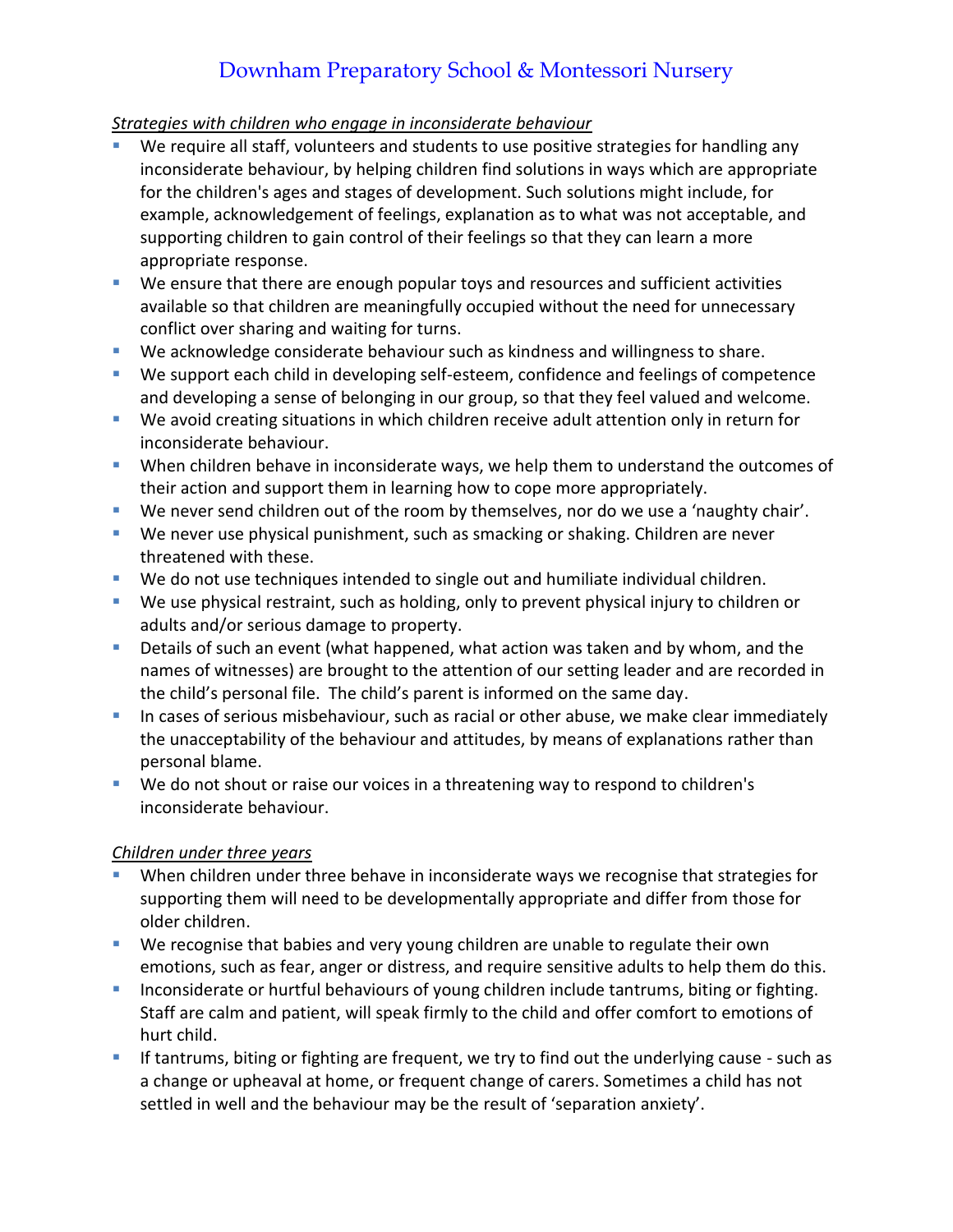■ We focus on ensuring a child's attachment figure in the setting, their key person, is building a strong relationship to provide security to the child.

### *Rough and tumble play and fantasy aggression*

Young children often engage in play that has aggressive themes – such as superhero and weapon play; some children appear pre-occupied with these themes, but their behaviour is not necessarily a precursor to hurtful behaviour or bullying, although it may be inconsiderate at times and may need addressing using strategies as above.

- We recognise that teasing and rough and tumble play are normal for young children and acceptable within limits. We regard these kinds of play as pro-social and not as problematic or aggressive.
- We will develop strategies to contain play that are agreed with the children, and understood by them, with acceptable behavioural boundaries to ensure children are not hurt.
- We recognise that fantasy play also contains many violently dramatic strategies, blowing up, shooting etc., and that themes often refer to 'goodies and baddies' and as such offer opportunities for us to explore concepts of right and wrong.
- We are able to tune in to the content of the play, perhaps to suggest alternative strategies for heroes and heroines, making the most of 'teachable moments' to encourage empathy and lateral thinking to explore alternative scenarios and strategies for conflict resolution.

#### *Hurtful behaviour*

We take hurtful behaviour very seriously. Most children under the age of five will at some stage hurt or say something hurtful to another child, especially if their emotions are high at the time, but it is not helpful to label this behaviour as 'bullying'. For children under five, hurtful behaviour is momentary, spontaneous and often without cognisance of the feelings of the person whom they have hurt.

- We recognise that young children behave in hurtful ways towards others because they have not yet developed the means to manage intense feelings that sometimes overwhelm them.
- We will help them manage these feelings as they have neither the biological means nor the cognitive means to do this for themselves.
- We understand that self-management of intense emotions, especially of anger, happens when the brain has developed neurological systems to manage the physiological processes that take place when triggers activate responses of anger or fear.
- **•** Therefore, we help this process by offering support, calming the child who is angry as well as the one who has been hurt by the behaviour. By helping the child to return to a normal state, we are helping the brain to develop the physiological response system that will help the child be able to manage his or her own feelings.
- We do not engage in punitive responses to a young child's rage as that will have the opposite effect.
- **•** Our way of responding to pre-verbal children is to calm them through holding and cuddling. Verbal children will also respond to cuddling to calm them down, but we offer them an explanation and discuss the incident with them to their level of understanding.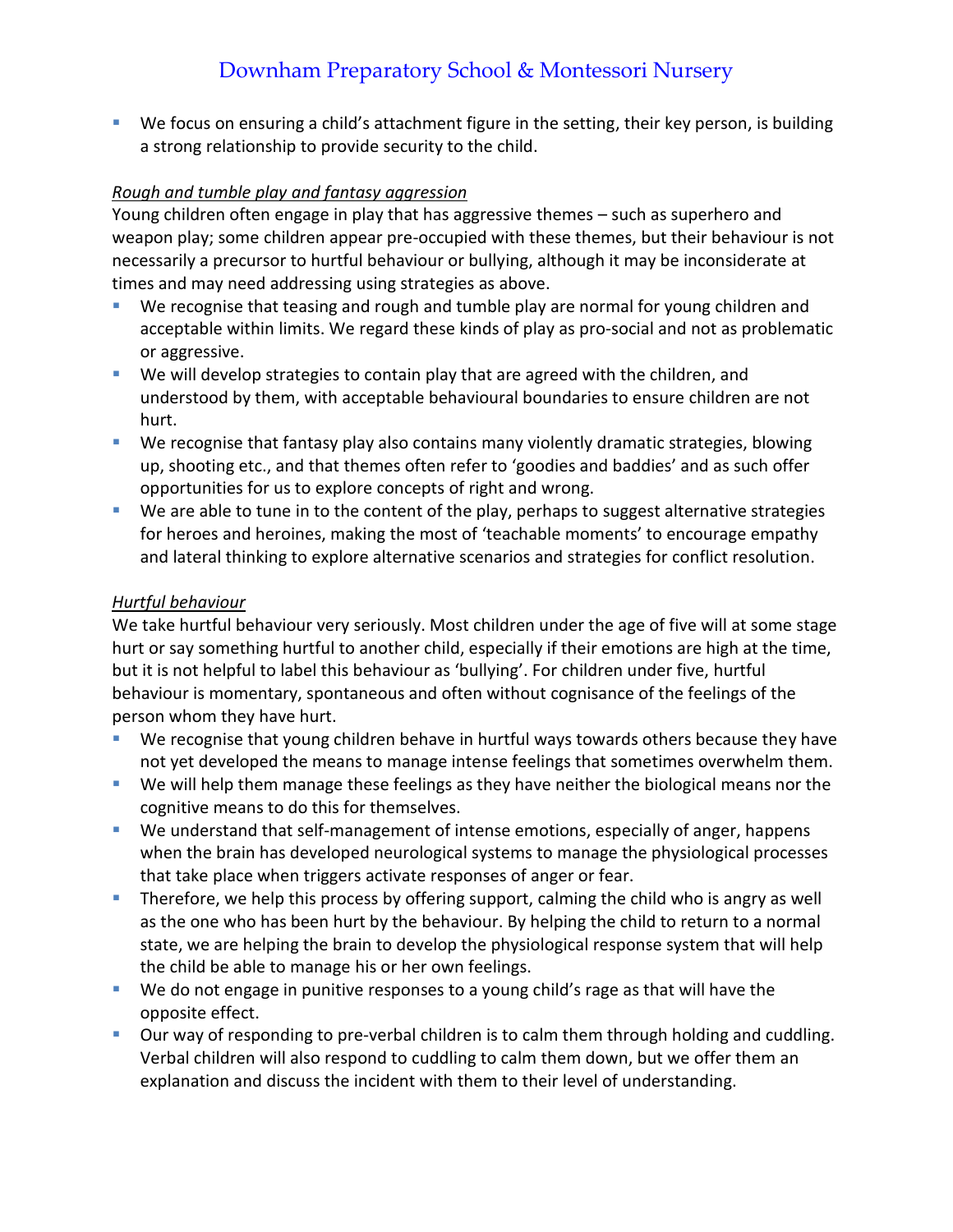- We recognise that young children require help in understanding the range of feelings they experience. We help children recognise their feelings by naming them and helping children to express them, making a connection verbally between the event and the feeling. "Adam took your car, didn't he, and you were enjoying playing with it. You didn't like it when he took it, did you? Did it make you feel angry? Is that why you hit him?" Older children will be able to verbalise their feelings better, talking through themselves the feelings that motivated the behaviour.
- We help young children learn to empathise with others, understanding that they have feelings too and that their actions impact on others' feelings. "When you hit Adam, it hurt him and he didn't like that and it made him cry."
- We help young children develop pro-social behaviour, such as resolving conflict over who has the toy. "I can see you are feeling better now and Adam isn't crying any more. Let's see if we can be friends and find another car, so you can both play with one."
- We are aware that the same problem may happen over and over before skills such as sharing and turn-taking develop. In order for both the biological maturation and cognitive development to take place, children will need repeated experiences with problem solving, supported by patient adults and clear boundaries.
- We support social skills through modelling behaviour, through activities, drama and stories. We build self-esteem and confidence in children, recognising their emotional needs through close and committed relationships with them.
- We help a child to understand the effect that their hurtful behaviour has had on another child. We encourage the children to say sorry to the child they have hurt.
- **E** When hurtful behaviour becomes problematic, we work with parents to identify the cause and find a solution together. The main reasons for very young children to engage in excessive hurtful behaviour are that:
	- they do not feel securely attached to someone who can interpret and meet their needs – this may be in the home and it may also be in the setting;
	- **EXT** their parent, or carer in the setting, does not have skills in responding appropriately, and consequently negative patterns are developing where hurtful behaviour is the only response the child has to express feelings of anger;
	- the child may have insufficient language, or mastery of English, to express him or herself and may feel frustrated;
	- the child is exposed to levels of aggressive behaviour at home and may be at risk emotionally, or may be experiencing child abuse;
	- the child has a developmental condition that affects how they behave.
- **EXTEND THE Where this does not work, we use the SEN Code of Practice to support the child and family,** making the appropriate referrals to Behaviour Support team through the Early Years Advise line.
- **EXT** If the interventions that we have put in place are not successful and the child's behaviour is such that they are putting themselves or others at risk, the school reserves the right to withdraw the offer of a placement in the Nursery.